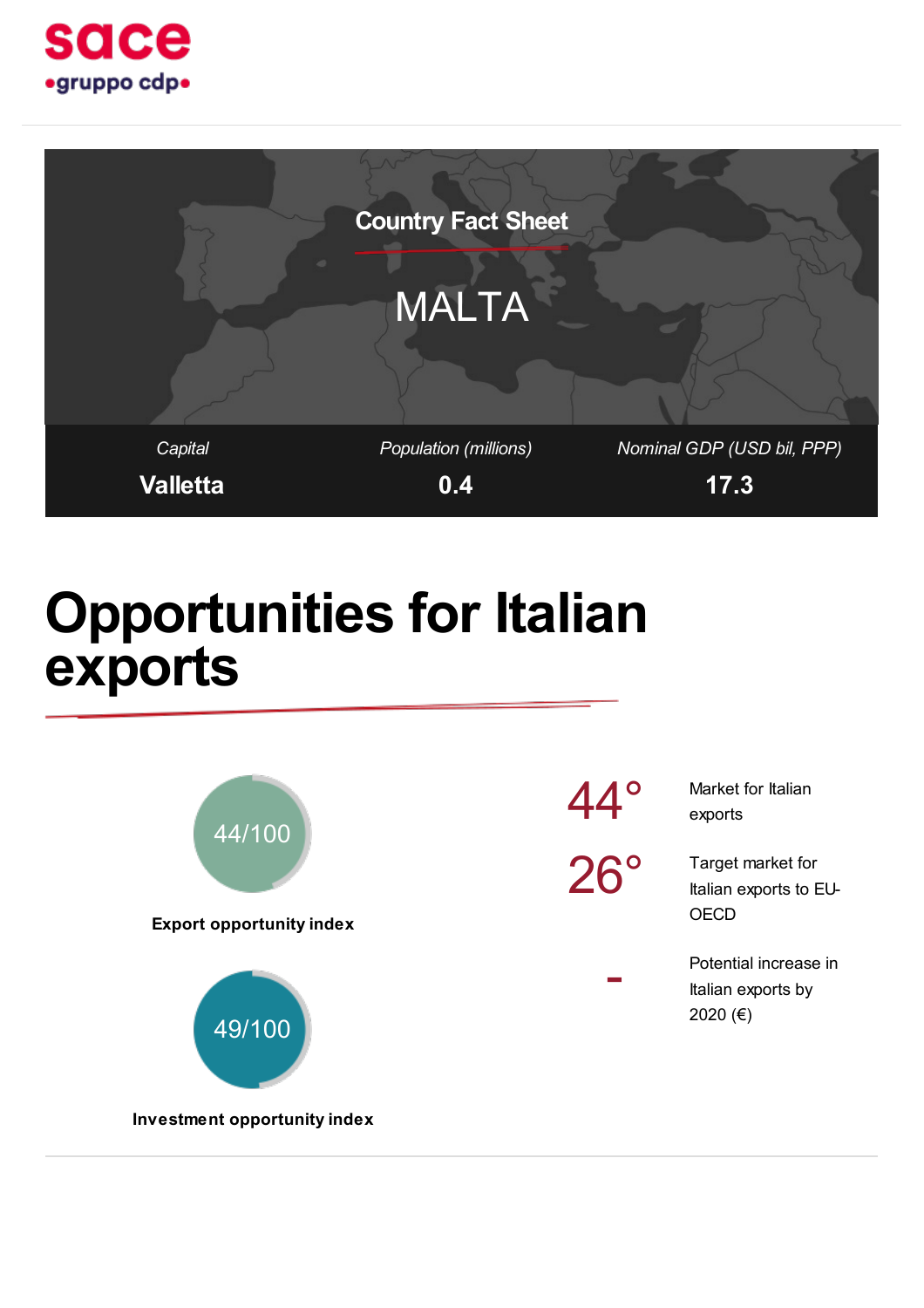#### Italian exports

1.6 bn

(values in €, % change)

### Italy peers

Export market shares of Italy and its



vs previous year  $+22.0\%$ 

#### Italian exports by sector (2016)



#### Sectors of opportunity



Jewellery and luxury



Furniture and wood products

Pharmaceutics Food and



beverage



| Textiles and |
|--------------|
| clothing     |

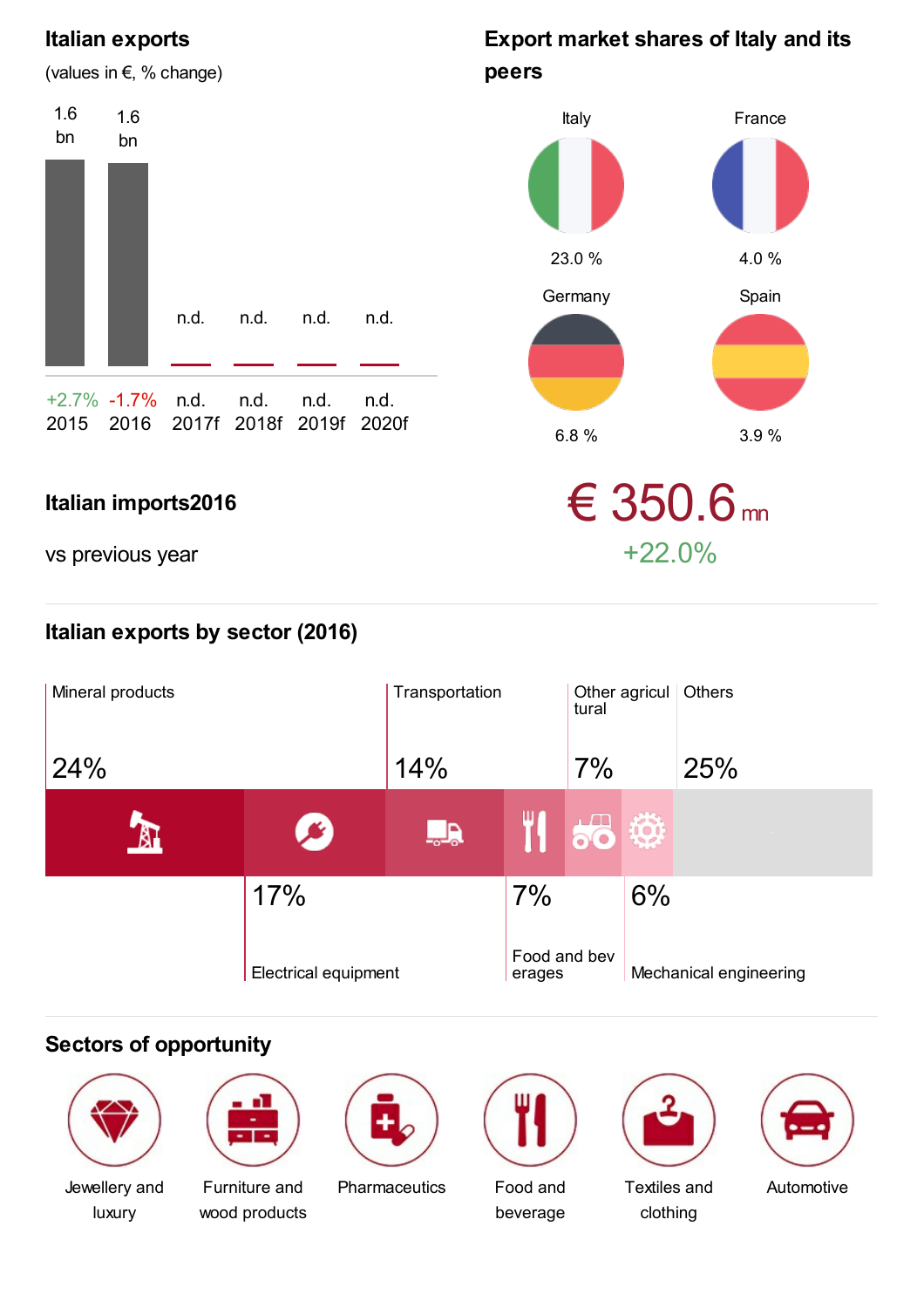## Risk indicators